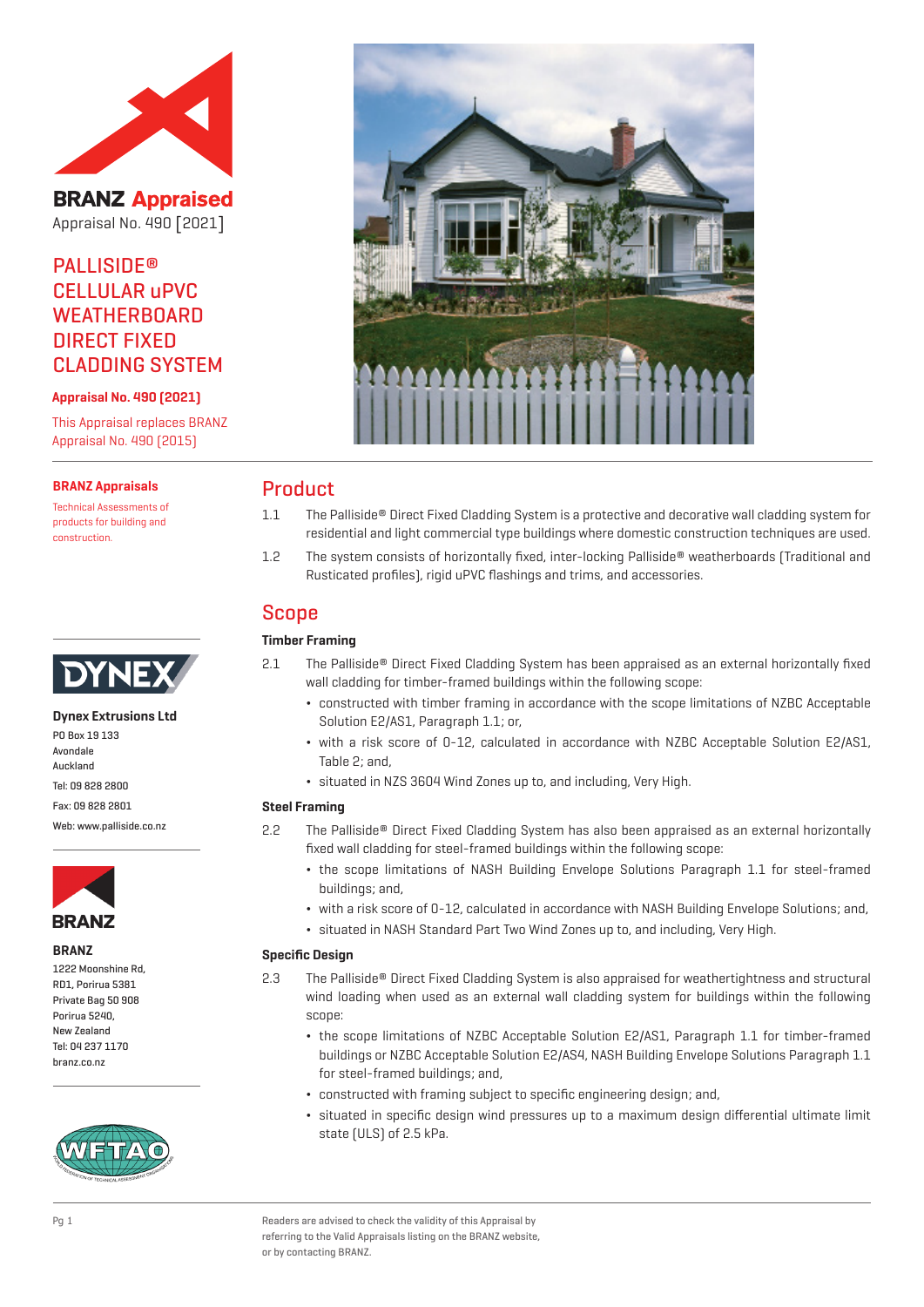

#### **General**

- 2.4 The Palliside® Direct Fixed Cladding System must only be installed horizontally on vertical surfaces.
- 2.5 The Palliside® Direct Fixed Cladding System is appraised for use with aluminium window and door joinery that is installed with vertical jambs and horizontal heads and sills. [Note: The Appraisal of the Palliside® Direct Fixed Cladding System relies on the joinery meeting the requirements of NZS 4211 for the relevant Wind Zone.)

## Building Regulations

#### **New Zealand Building Code (NZBC)**

3.1 In the opinion of BRANZ, the Palliside® Direct Fixed Cladding System if designed, used, installed and maintained in accordance with the statements and conditions of this Appraisal, will meet the following provisions of the NZBC:

**Clause B1 STRUCTURE:** Performance B1.3.1, B1.3.2 and B1.3.4. The Palliside® Direct Fixed Cladding System meets the requirements for loads arising from self-weight, earthquake, wind, impact and creep [i.e. B1.3.3 (a), (f), (h), (j) and (q)]. See Paragraphs 9.1-9.3.

**Clause B2 DURABILITY:** Performance B2.3.1 (b), 15 years and B2.3.2. The Palliside® Direct Fixed Cladding System meets these requirements. See Paragraphs 10.1-10.3.

**Clause E2 EXTERNAL MOISTURE:** Performance E2.3.2. The Palliside® Direct Fixed Cladding System meets this requirement. See Paragraphs 14.1-14.3.

**Clause F2 HAZARDOUS BUILDING MATERIALS:** Performance F2.3.1. The Palliside® Direct Fixed Cladding System meets this requirement.

## Technical Specification

4.1 System components and accessories for the Palliside® Direct Fixed Cladding System, which are supplied by Dynex Extrusions Ltd are:

#### **Palliside® Weatherboards**

- ¬ Palliside® weatherboards are manufactured with a uPVC cellular foam core and a co-extruded uPVC outer layer. They are produced in double bevelback (Traditional) or double rusticated (Rusticated) weatherboard profiles with an inter-locking weather seal between boards. Traditional weatherboards are available with a smooth face and Rusticated weatherboards are available with either a smooth or woodgrain face.
- ¬ The Traditional and Rusticated weatherboards are nominally 6 mm thick, with an effective overall profile thickness of 21 mm for the Traditional profile and 18 mm for the Rusticated profile. The weatherboards have an effective cover of 260 mm and are supplied in 6.3 m lengths.
- Palliside® weatherboards are available in White, Tea, Riverstone, Calico, Sandstone and Slate colours.

#### **Accessories**

- ¬ Starting trims starter strip, 1-part channel trim, 2-part channel trim. The starting trims are manufactured from uPVC and are available in colours to match the selected Palliside® weatherboard where appropriate. Starting trims are supplied in 3.6 m lengths.
- ¬ Weatherboard jointers moulded flat soaker and 2-part jointer. The weatherboard jointers are manufactured from uPVC and are available in colours to match the selected Palliside® weatherboard. Moulded flat soakers come in double weatherboard profile, and 2-part jointers are supplied in 2.7 m lengths.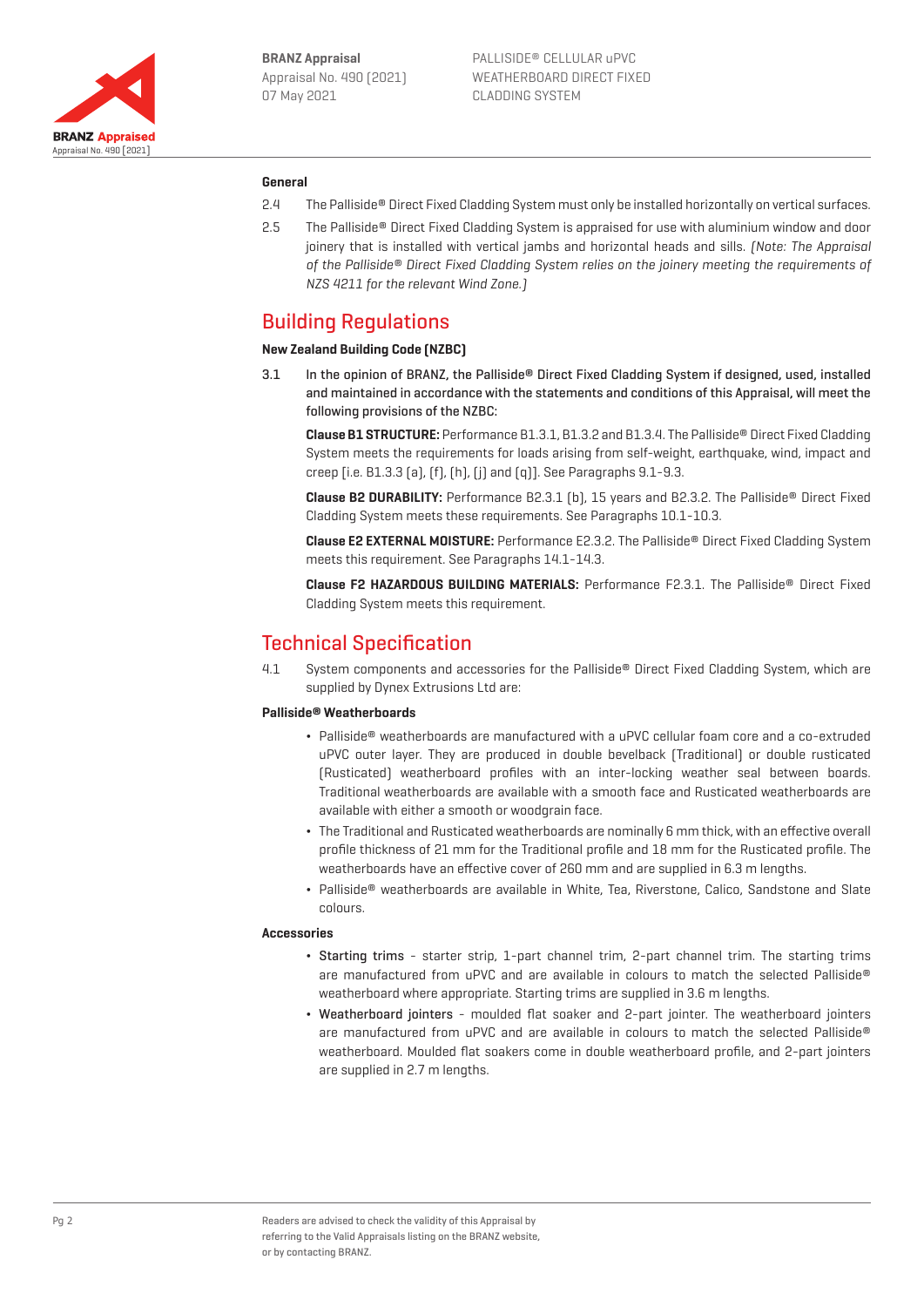

- External and internal corner mouldings external 90° corner soaker base, moulded corner soaker, boxed 2-part 90° internal corner, boxed 2-part 90° external corner, and 2-part boxed 135° corner. The mouldings are available in uPVC to match the selected Palliside® weatherboard where appropriate. The external 90° corner soaker base and 2-part boxed 135° corner are supplied in 2.7 m lengths, the moulded corner soakers come in double weatherboard profile, the boxed 2-part 90° internal corner is supplied in 3 m lengths and the boxed 2-part 90° external corner is supplied in 3.6 m lengths.
- Window flashings jamb flashing base, scriber cap with end plugs and 2-part head flashing. The window flashings are manufactured from uPVC with an aluminium head flashing cap also available. Window flashings are available in colours to match the selected Palliside® weatherboard where appropriate and are supplied in 3.8 m lengths. The jamb flashing base are supplied in 3.6 m lengths.
- ¬ Moulded end plugs manufactured from uPVC in both Traditional and Rusticated profiles. The end plugs are available in colours to match the selected Palliside® weatherboard.
- ¬ Foam soffit mould a 40 x 18 mm cornice moulding manufactured from foamed uPVC. The soffit mould is available in colours to match the selected Palliside® weatherboard and is supplied in 3.6 m lengths.
- ¬ Fastfix fasteners PVC fasteners used to secure the Palliside® weatherboard in place above head flashings. The fasteners are available in colours to match the selected Palliside® weatherboard, and are supplied in bags of 50.
- ¬ Solvent cement used to secure in place moulded end plugs and moulded flat soakers. Solvent cement is available in colours to match the selected Palliside® weatherboard and is supplied in 180 g tubes.
- ¬ Sealant Gorilla Colour available in colours to match the selected Palliside® weatherboard. The sealant is supplied in 310 ml canisters.
- 4.2 Accessories used with the Traditional Palliside® weatherboard profile, which are supplied by Dynex Extrusions Ltd are:
	- Pre-cut scribers pre-finished and pre-cut solid window scriber to replace scriber cap and injection moulded end plugs with the Traditional profile. The scribers are supplied in 4.2 m lengths and require a 1-part head flashing with a minimum depth of 46 mm, and are available in colours to match the selected Palliside® Traditional weatherboard.
	- ¬ 1-part internal corner 1-part W-flashing style internal corner to replace 2-part internal corner and injection moulded end plugs with the Traditional profile. The corners are supplied in 3 m lengths and are available in colours to match the selected Palliside® Traditional weatherboard.
	- ¬ Boxed corners an alternative boxed 2-part 90º external corner, boxed 3-part 135º corner and raker cap with moulded box corner endcaps and raker corner endcaps for the Traditional profile. The boxed 2-part 90° external corners and boxed 3-part 135º external corners are supplied in 2.7 or 5.4 m lengths, and are available in White and Slate. (Note: Other colours are made to order. Contact Dynex Extrusions Ltd for further information.)
	- ¬ Under window base clip face-fixed under windows to provide a base when using the optional full planted sill. The base clip is supplied in 3.6 m lengths and available in white only.
	- ¬ Under window full planted sill an alternative under window finishing option for the Traditional profile that fixes to the under window base clip, extending each side of the window with the scribers trimmed to this. The full planted sill is supplied in 4.2 m lengths and is available in colours to match the selected Palliside® Traditional weatherboard with colour matched left and right hand end caps to fit sill ends.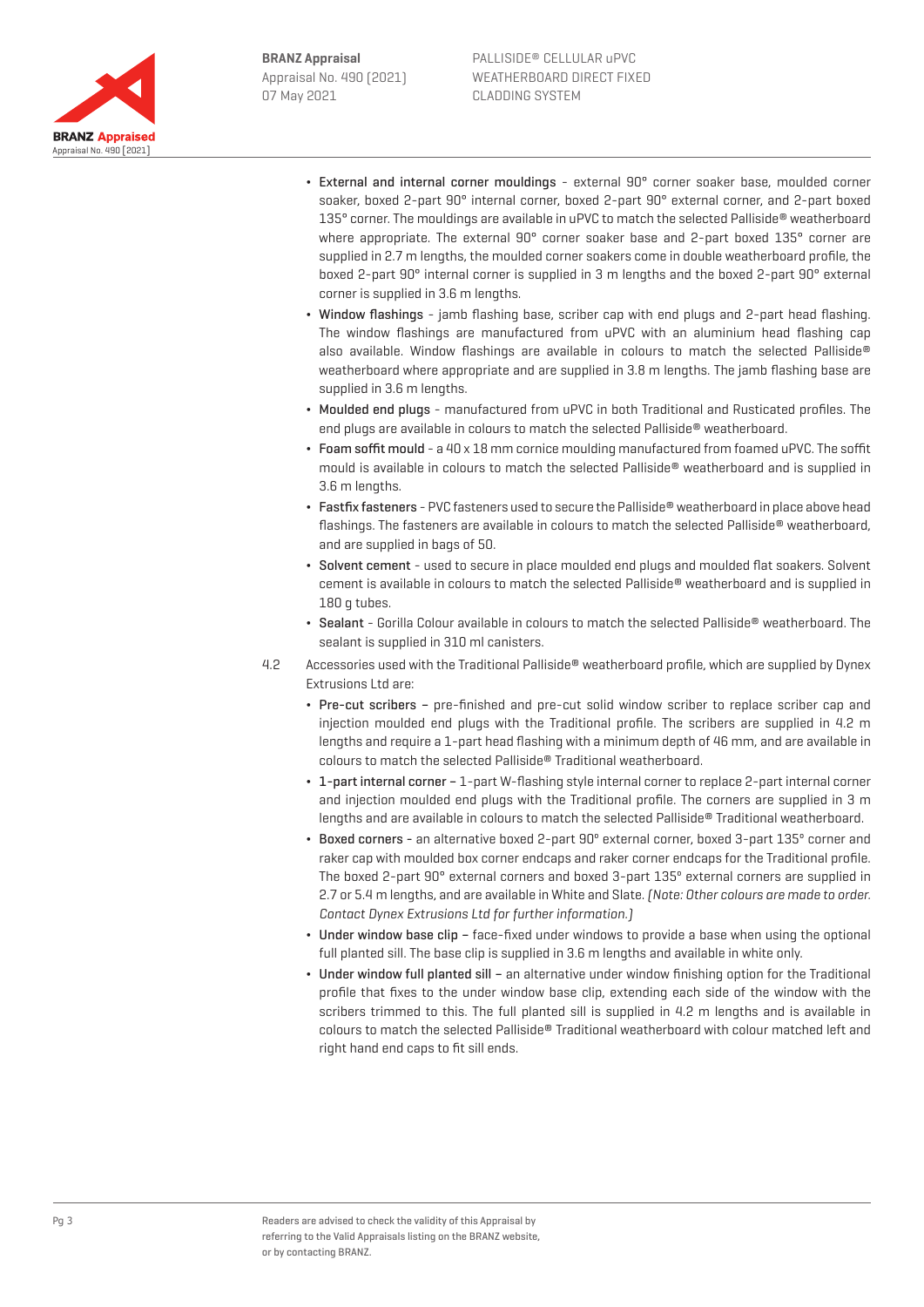

- 4.3 Accessories used with the Palliside® Direct Fixed Cladding System which are supplied by the building contractor are:
	- ¬ Flexible wall underlay building paper complying with NZBC Acceptable Solution E2/AS1, Table 23 or NASH Building Envelope Solutions, Table 23, or breather-type membranes covered by a valid BRANZ Appraisal for use as wall underlays.
	- ¬ Rigid wall underlay plywood or fibre cement sheet complying with NZBC Acceptable Solution E2/AS1, Table 23, or NASH Building Envelope Solutions, Table 23 or rigid sheathing covered by a valid BRANZ Appraisal for use as a rigid air barrier system.
	- ¬ Flexible sill and jamb flashing tapes flexible flashing tapes complying with NZBC Acceptable Solution E2/AS1, Paragraph 4.3.11, or NASH Building Envelope Solutions, Paragraph 4.2.10 or flexible flashing tapes covered by a valid BRANZ Appraisal for use around window and door joinery openings.
	- ¬ Thermal break (steel frame) expanded polystyrene (EPS) 10 mm thick minimum with a minimum R-value of R0.25 in accordance with the requirements of NZBC Acceptable Solution E3/AS1, Paragraph 1.1.4 (d).
	- ¬ Window and door trim cavity air seal -air seals complying with NZBC Acceptable Solution E2/AS1, Paragraph 9.1.6, or NASH Building Envelope Solutions, Paragraph 9.1.6, or self-expanding, moisture cure polyurethane foam air seals covered by a valid BRANZ Appraisal for use around window, door and other wall penetrations.
	- ¬ Joinery head and sill flashings as supplied by the joinery manufacturer or contractor.
	- ¬ Planted sill, facings, box corners and scribers timber treated to Hazard Class H3.1, pre-primed before installation. (If wanting dark contrasting colours to Palliside® weatherboards.)
	- ¬ Parapet cap flashing folded from aluminium or galvanised steel. Refer to NZS 3604, Section 4 and NZBC Acceptable Solution E2/AS1, Table 20 for durability requirements.
	- $\cdot$  Palliside<sup>®</sup> nails 40 x 2.5 mm hot-dip galvanised flathead nails.
	- Palliside<sup>®</sup> weatherboard screw fixings (timber frame) 8 g x 32 mm long, hot-dip galvanised Class 4 wood screws with a minimum head width of 5.5 mm.
	- ¬ Palliside® weatherboard brad fixings (timber frame) Paslode ND50 Grade 304 stainless steel brads (2 per stud skewed).
	- Palliside<sup>®</sup> weatherboard fixings (steel frame) self-drilling 6 q hot-dip qalvanised Class 4 screws with a minimum head width of 5.5 mm. The screw length must allow a 10 mm minimum penetration through the steel framing.

## Handling and Storage

- 5.1 Handling and storage of all materials supplied by Dynex Extrusions Ltd or the building contractor, whether on-site or off-site, is under the control of the building contractor. Palliside® weatherboards and accessories are delivered to site in packs wrapped in plastic sleeves. The packs must be stacked flat, off the ground on bearers at maximum 600 mm centres and be restrained from collapse. Other materials must not be stacked on Palliside® weatherboards and accessories. Long term storage must be dry and under cover. Palliside® weatherboards should always be carried on edge and care must be taken to avoid damage to edges, ends and surfaces of the weatherboards.
- 5.2 Accessories must be stored so they are kept clean, dry and undamaged. All accessories must be used within the maximum storage period recommended by the manufacturer.

## Technical Literature

6.1 Refer to the Appraisals listing on the BRANZ website for details of the current Technical Literature for the Palliside® Direct Fixed Cladding System. The Technical Literature must be read in conjunction with this Appraisal. All aspects of design, use, installation and maintenance contained in the Technical Literature and within the scope of this Appraisal must be followed.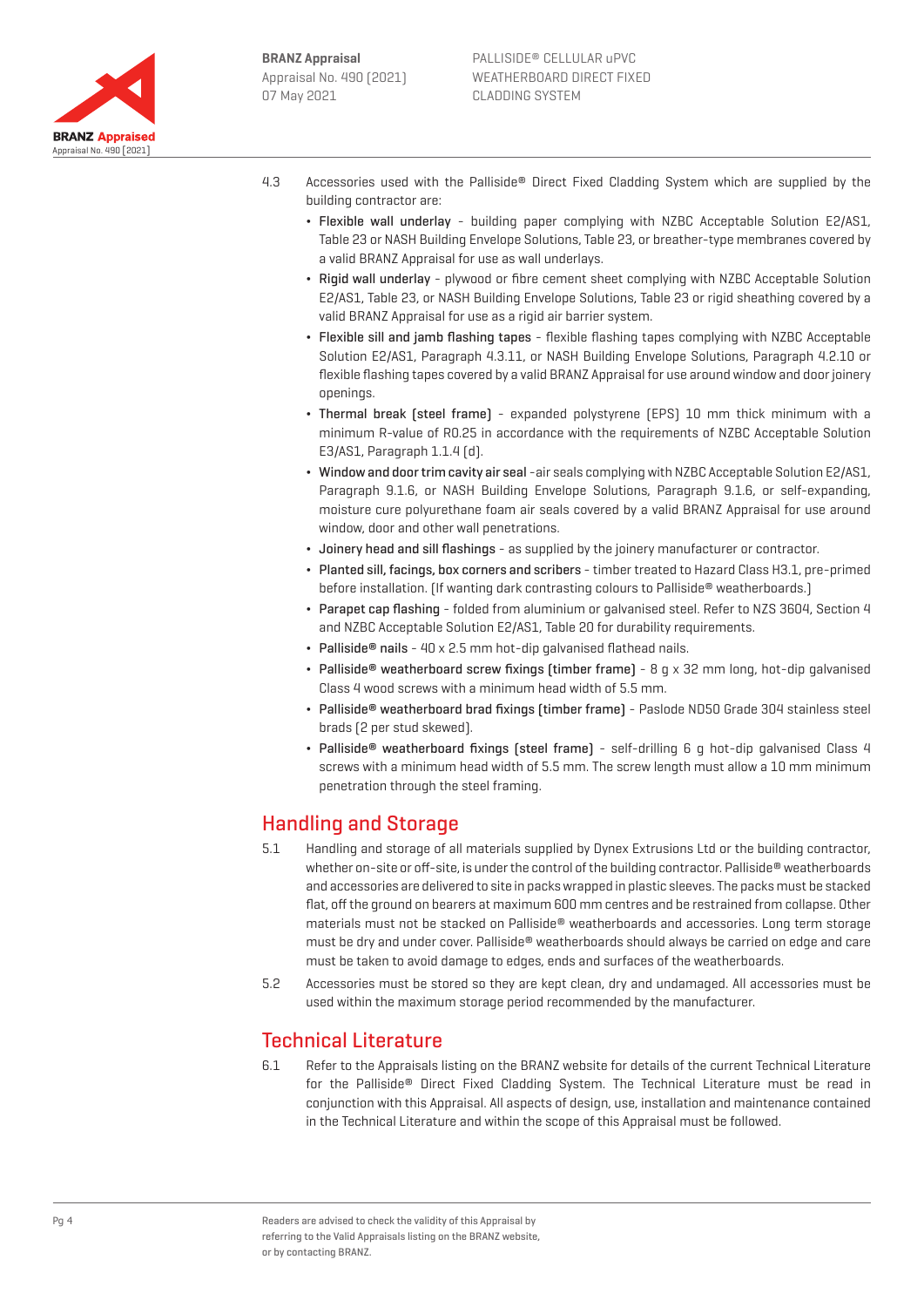

# Design Information

## Framing

### **Timber Treatment**

7.1 Timber wall framing behind the Palliside® Direct Fixed Cladding System must be treated as required by NZBC Acceptable Solution B2/AS1.

#### **Timber Framing**

- 7.2 Timber framing must comply with NZS 3604 for buildings or parts of buildings within the scope limitations of NZS 3604. Buildings or parts of buildings outside the scope of NZS 3604 must be to a specific design in accordance with NZS 3603 and AS/NZS 1170. Where specific design is required, the framing must be of at least equivalent stiffness to the framing provisions of NZS 3604. In all cases, studs must be at maximum 600 mm centres. Dwangs must be fitted flush between the studs at maximum 800 mm centres.
- 7.3 Timber framing must have a maximum moisture content of 18% at the time of the cladding application.

#### **Steel Framing**

- 7.4 Steel framing must comply with NASH Standard Part Two for buildings or parts of buildings within the scope limitations of NASH Standard Part Two. Buildings or parts of buildings outside the scope of NASH Standard Part Two must be to a specific design. Where specific design is required, the framing must be of at least equivalent stiffness to the framing provisions of NASH Standard Part **Two**.
- 7.5 The minimum framing specification is 'C' section studs and nogs of overall section size of 75 mm web and 32 mm flange. Steel thickness must be minimum 0.75 mm.
- 7.6 In all cases, studs must be at maximum 600 mm centres, with dwangs fitted flush between the studs in a continuous line at maximum 800 mm centres for fixing of the weatherboards.

#### General

- 8.1 Standard window, internal corner moulding, flashings, and external boxed corners are used with both Rusticated and Traditional profiles. Alternative options for window, internal corner and external corner detailing are available for Traditional profiles. These are pre-cut scribers, 1-part internal corners, boxed 2-part 90º external corner, boxed 3-part 135º external corner and planted sill.
- 8.2 The ground clearance to finished floor levels as set out in NZS 3604 must be adhered to at all times. At ground level, paved surfaces such as footpaths must be kept clear of the bottom edge of the cladding system by a minimum of 100 mm, and unpaved surfaces by 175 mm in accordance with the requirements of NZBC Acceptable Solution E2/AS1, Table 18 or NASH Building Envelope Solutions, Table 18.
- 8.3 At balcony, deck or roof/wall junctions, except where varied by the Technical Literature, the bottom edge of the Palliside® Direct Fixed Cladding System must be kept clear of any adjacent surface, or above the top surface of any adjacent roof flashing by a minimum of 35 mm in accordance with the requirements of NZBC Acceptable Solution E2/AS1, Paragraph 9.1.3 or NASH Building Envelope Solutions, Paragraph 9.1.3.
- 8.4 All external walls of buildings must have barriers to airflow in the form of interior linings with all joints stopped for Wind Zones up to, and including, Very High. Unlined gables and walls must incorporate a rigid sheathing or an air barrier which meets the requirements of NZBC Acceptable Solution E2/AS1, Table 23. For attached garages, wall underlays must be selected in accordance with NZBC Acceptable Solution E2/AS1, Paragraph 9.1.3.4. Where rigid underlays are used, the fixing lengths must be increased by a minimum of the thickness of the underlay.
- 8.5 Where the system abuts other cladding systems, designers must detail the junction to meet their own requirements and the performance requirements of the NZBC. The Technical Literature provides some guidance. Details not included within the Technical Literature have not been assessed, and are outside the scope of this Appraisal.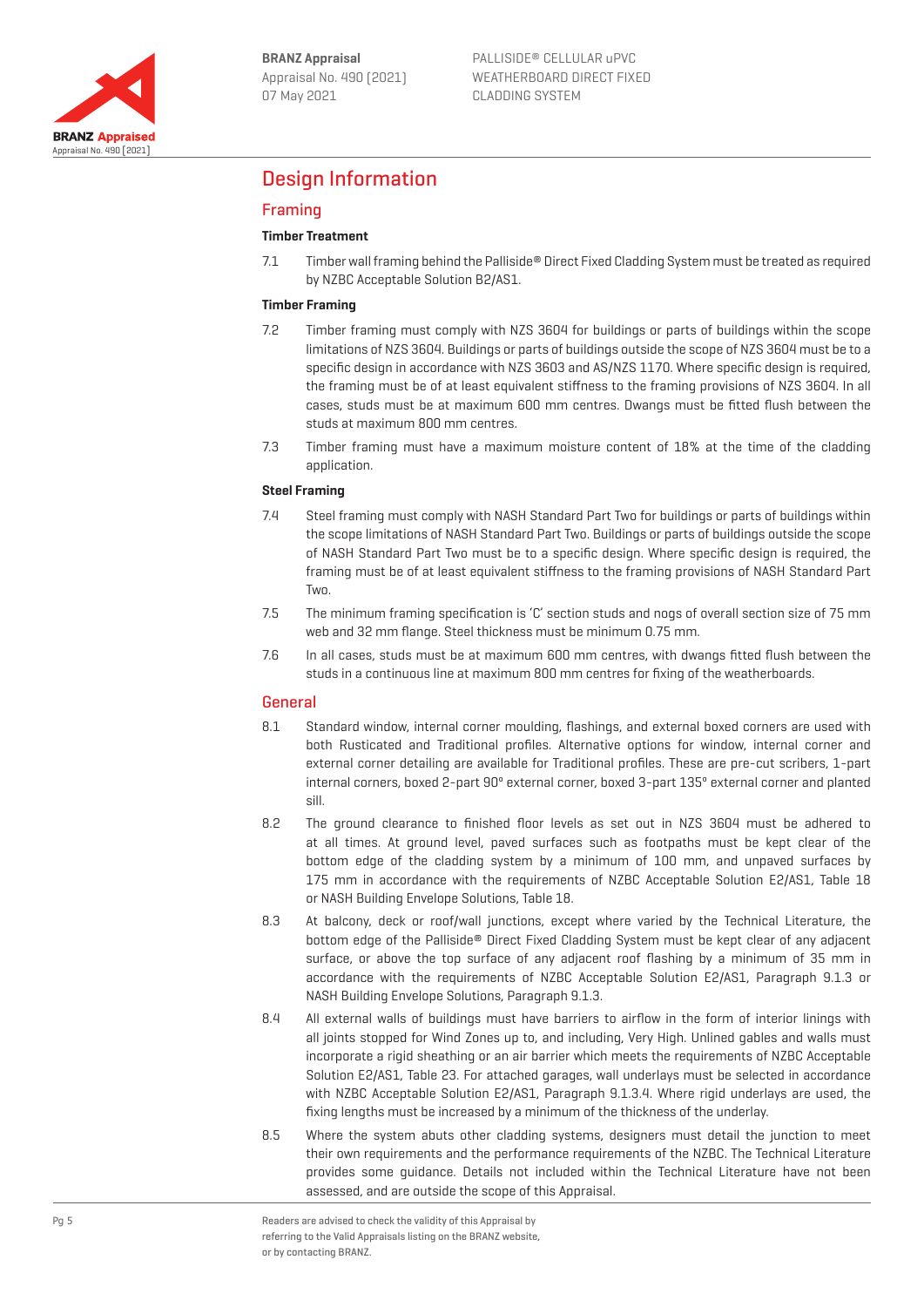

#### Structure

#### **Mass**

9.1 The nominal mass of the Palliside® Direct Fixed Cladding System is 4.9 kg/m<sup>2</sup> and therefore considered a light wall cladding in terms of NZS 3604 and NASH Standard Part Two.

#### **Impact Resistance**

9.2 The Palliside® Direct Fixed Cladding System will resist impacts likely to be encountered in normal residential use. The likelihood of impact damage to the cladding when used in light commercial situations should be considered at the design stage, and appropriate protection such as the installation of bollards and barriers provided for vulnerable areas.

#### **Wind Zones**

9.3 The Palliside® Direct Fixed Cladding System is suitable for use on buildings situated in all Wind Zones of NZS 3604 and NASH Standard Part Two up to, and including, Very High.

#### **Durability**

#### **Serviceable Life**

- 10.1 Palliside® Direct Fixed Cladding System installations are expected to have a serviceable life equal to that of other weatherboard cladding systems when they are correctly maintained in accordance with this Appraisal and the Technical Literature.
- 10.2 On exposure to the environment, Palliside® weatherboards will gradually lose gloss and coloured Palliside® weatherboards will gradually fade.
- 10.3 Microclimatic conditions, including geothermal hot spots, industrial contamination and corrosive atmospheres, and contamination from agricultural chemicals or fertilisers can convert mildly corrosive atmosphere into aggressive environments for fasteners. The fixing of Palliside® weatherboards and accessories in areas subject to microclimatic conditions requires specific design in accordance with NZS 3604, Paragraph 4.2.4, and is outside the scope of this Appraisal.

#### **Maintenance**

- 11.1 Reqular maintenance is essential for the Palliside® Direct Fixed Cladding System to continue to meet the NZBC durability performance provision and to maximise its serviceable life.
- 11.2 Annual inspections must be made to ensure that all aspects of the cladding system, including the flashings, moulded end plugs, solvent welds and any sealed joints remain in a weatherproof condition. Any damaged areas or areas showing signs of deterioration, which would allow water ingress, must be repaired immediately.
- 11.3 Regular cleaning (at least annually) of the Palliside® Direct Fixed Cladding System surface is recommended to remove grime, dirt and organic growth and to maximise the life and appearance of the surface finish. Build-up of residue, mould or dirt can be removed by brushing with a soft brush, warm water and detergent. Abrasive cleaners, thinners, solvents or petrol must not be used to clean the Palliside® Direct Fixed Cladding System.
- 11.4 Painting may be considered necessary when the appearance of the Palliside® weatherboards loses gloss, or coloured weatherboards start to fade. Painting must be carried out in strict accordance with the instructions of Dynex Extrusions Ltd.
- 11.5 Minimum ground clearances as set out in this Appraisal must be maintained at all times during the life of the cladding.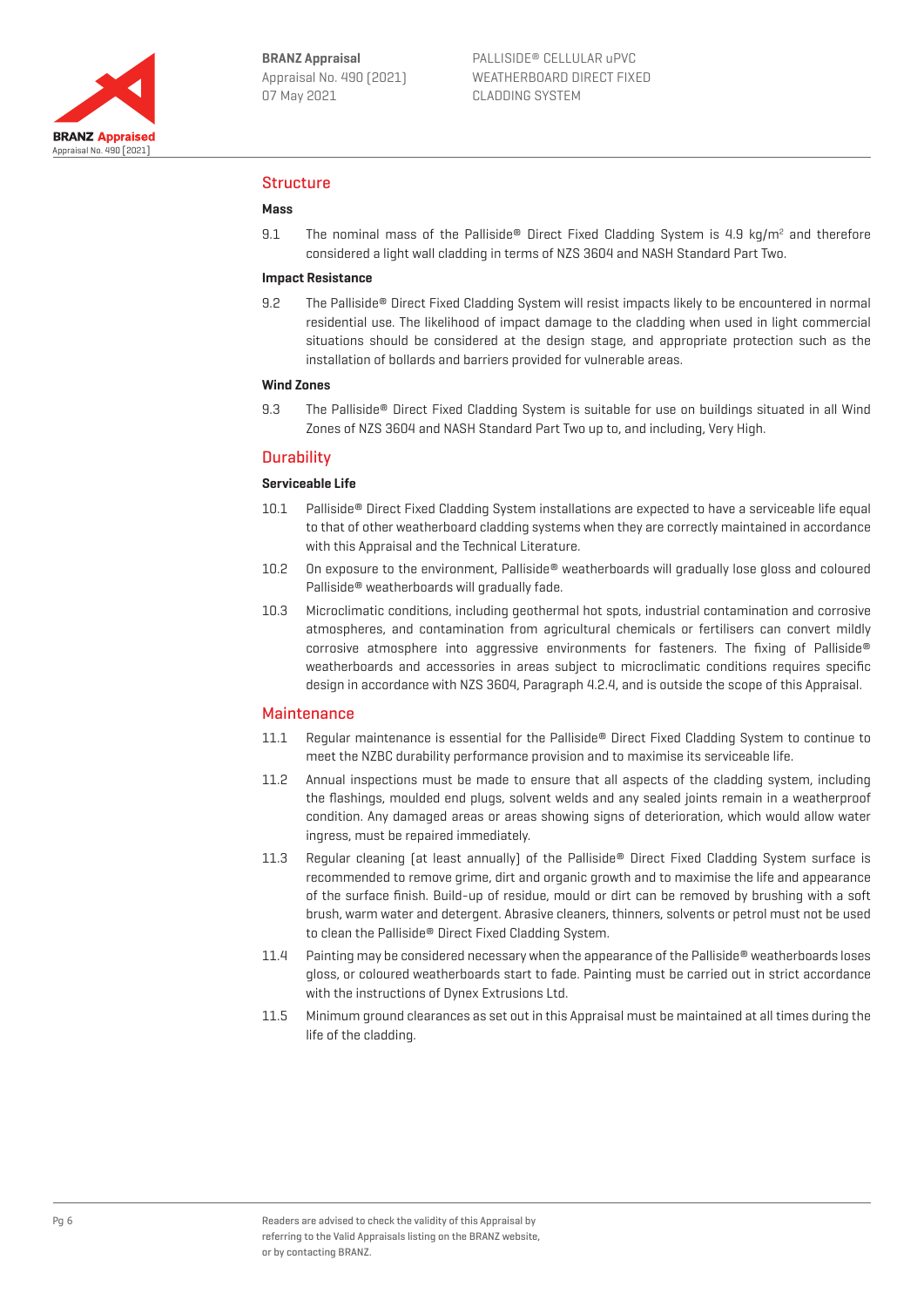

## Control of External Fire Spread

#### **Vertical Fire Spread**

12.1 This Appraisal only covers buildings 10 m or less in height. NZBC Functional Requirement C3.2 identifies that external vertical fire spread to upper floors only needs be considered for buildings with a building height greater than 10 m. Control of external vertical fire spread is therefore outside the scope of this Appraisal.

#### **Horizontal Fire Spread**

- 12.2 The Palliside® Direct Fixed Cladding System has not been assessed for a peak heat release or total heat released rating and therefore cannot be used within 1 m of the relevant boundary or on Risk Group SI Buildings.
- 12.3 Refer to NZBC Acceptable Solutions C/AS1 and C/AS2 and Verification Method C/VM2 for fire resistance rating and control of external fire spread requirements for external walls.

#### Prevention of Fire Occurring

13.1 Separation or protection must be provided to the Palliside® Direct Fixed Cladding System from heat sources such as fireplaces, heating appliances, flues and chimneys. Part 7 of NZBC Acceptable Solutions C/AS1 and C/AS2, and NZBC Verification Method C/VM1 provide methods for separation and protection of combustible materials from heat sources.

#### External Moisture

- 14.1 The Palliside® Direct Fixed Cladding System, when installed in accordance with this Appraisal and the Technical Literature, prevents the penetration of moisture that could cause undue dampness or damage to building elements.
- 14.2 The Palliside® Direct Fixed Cladding System allows excess moisture present at the completion of construction to be dissipated without permanent damage to building elements to meet code compliance with NZBC Clause E2.3.6.
- 14.3 The details given in the Technical Literature for weather sealing are based on the design principle of having a first and second line of defence against moisture entry for all joints, penetrations and junctions. The ingress of moisture must be excluded by detailing joinery and wall interfaces as shown in the Technical Literature. Weathertightness details that are developed by the designer are outside the scope of this Appraisal and are the responsibility of the designer for compliance with the NZBC.

#### Internal Moisture

#### **Water Vapour**

- 15.1 The Palliside® Direct Fixed Cladding System is not a barrier to the passage of water vapour, and when installed in accordance with this Appraisal and the Technical Literature, will not create or increase the risk of moisture damage resulting from condensation. Refer to Paragraph 15.2 below for specific requirements for steel-framed buildings.
- 15.2 Where the Palliside® Direct Fixed Cladding System is installed over a steel frame, an expanded polystyrene thermal break must be installed over each steel member under the wall underlay to provide a thermal break in accordance with the requirements of NZBC Acceptable Solution E3/AS1, Paragraph 1.1.4 d).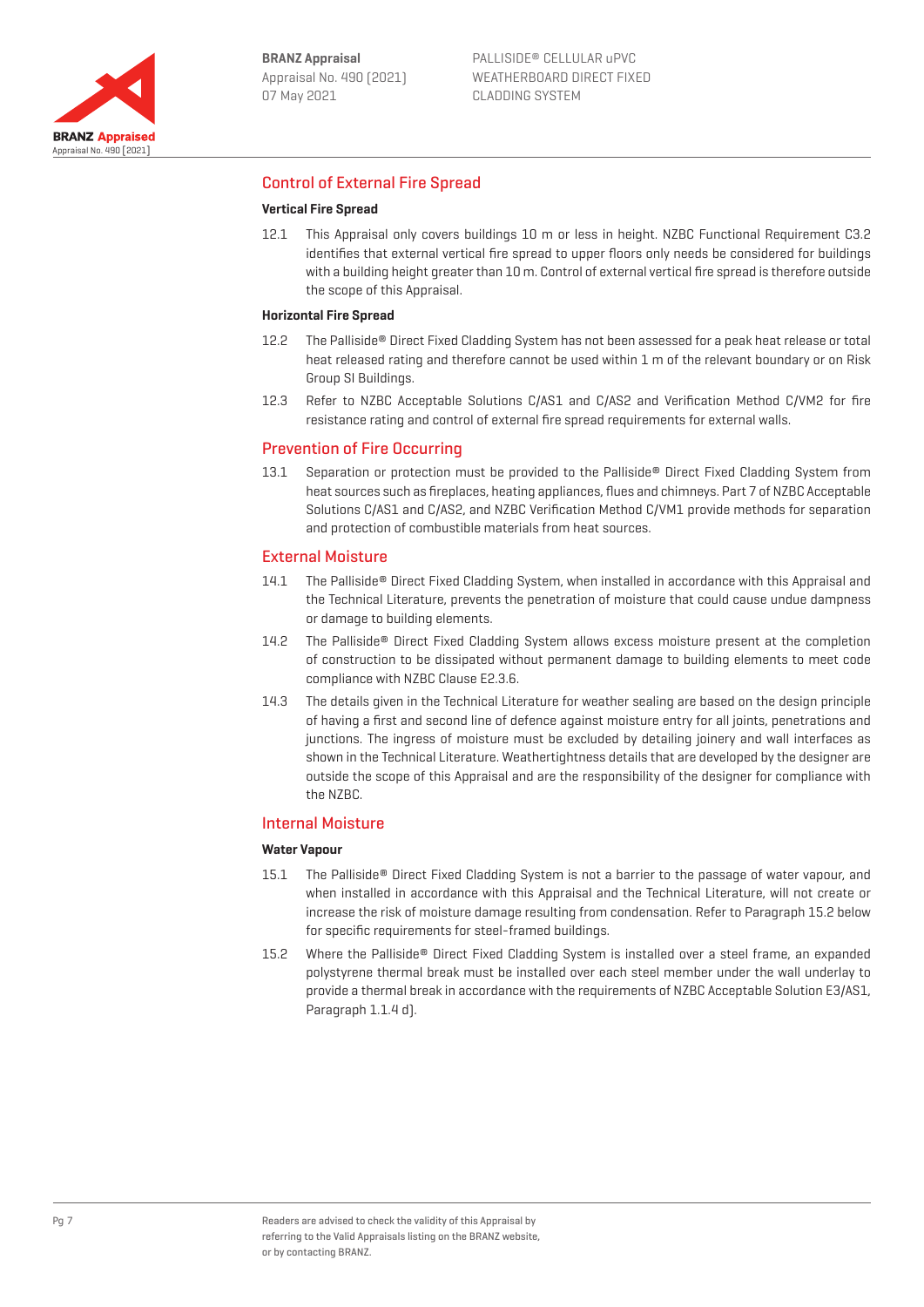

# Installation Information

## Installation Skill Level Requirements

16.1 All design and building work must be carried out in accordance with the Palliside® Direct Fixed Cladding System Technical Literature and this Appraisal by competent and experienced tradespersons conversant with the Palliside® Direct Fixed Cladding System. Where the work involves Restricted Building Work (RBW) this must be completed by, or under the supervision of, a Licensed Building Practitioner (LBP) with the relevant License class.

### System Installation

#### **Wall Underlay and Flexible Sill and Jamb Tape Installation**

17.1 The selected wall underlay and flexible sill and jamb tape system must be installed by the building contractor in accordance with the underlay and tape manufacturer's instructions prior to the installation of the rest of the Palliside® Direct Fixed Cladding System. Flexible wall underlay must be installed horizontally and be continuous around corners. Underlay must be lapped 75 mm minimum at horizontal joints and 150 mm minimum over studs at vertical joints. Generic rigid sheathing materials must be installed in accordance with NZBC Acceptable Solution E2/AS1 or NASH Building Envelope Solutions and be overlaid with a flexible wall underlay. Proprietary systems shall be installed in accordance with the manufacturer's instructions. Particular attention must be paid to the installation of the wall underlay and sill and jamb tapes around window and door openings to ensure a continuous seal is achieved and all exposed wall framing in the opening is protected.

#### **Aluminium Joinery Installation**

17.2 Aluminium joinery and associated head flashings must be installed by the building contractor in accordance with the Technical Literature. A 7.5-10 mm nominal gap must be left between the joinery reveal and the wall framing so a PEF rod and air seal can be installed after the joinery has been secured in place.

#### **Palliside® Direct Fixed Cladding System Installation**

- 17.3 Palliside<sup>®</sup> weatherboards may be cut on-site by hand saw, power saw with a fine toothed blade (minimum 20 teeth), jigsaw or router. Holes and cut-outs may be formed by using a hole saw or router.
- 17.4 Palliside® weatherboards must be installed starting at the bottom of the wall. The bottom course of weatherboards must overhang the bottom plate by a minimum of 50 mm.
- 17.5 Before the weatherboards and aluminium joinery are installed, all base accessories, including the starter strip, corner soaker base and 2-part jointer base (if 2-part jointer is being used) must be fixed in place. Base accessories must be fixed to the wall frame at maximum 300 mm centres. The starter strip must be fixed level and must be left short of the selected corner option base piece and vertical trims.
- 17.6 The first course of weatherboards must be located on the starter strip and fixed in place. To ensure the boards remain flat they must be fixed progressively either from the centre of each board working out or away from one end only. A 3 mm thermal movement gap must be left where the boards join, and at each end of the board where they fit into trims.
- 17.7 The boards must be fixed at every vertical support (maximum 600 mm centres) through the fixing guide strip at the top of the board. The boards must be fixed with either 40 x 2.5 mm hot-dip galvanised flathead Palliside® nails,  $8$  g x 32 mm long hot-dip galvanised Class 4 wood screws with a minimum head width of 5.5 mm, or Paslode ND50 Grade 304 stainless steel brads (two skewed per stud crossing) for timber-framed buildings, or self-drilling 6 g hot-dip galvanised Class 4 screws with a minimum head width of 5.5 mm for steel-framed buildings. The nail or screw head must hold the board firmly, but must not be over-driven as damage can result. Subsequent boards clip over the nailing guide strip and conceal the nail or screw heads.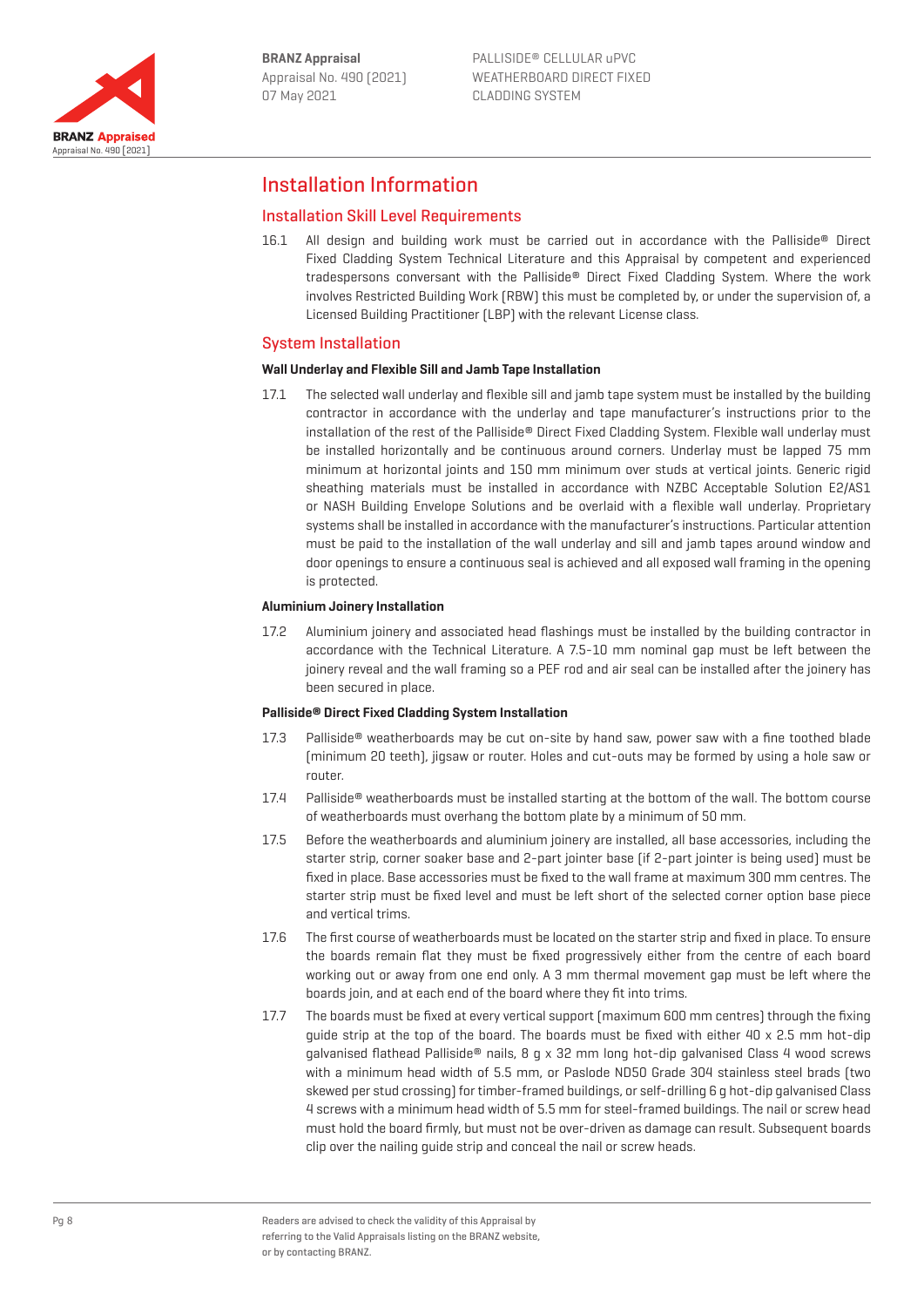

- 17.8 Window and door joinery head, sill and jamb flashings must be installed in accordance with the Technical Literature.
- 17.9 Internal corners must be finished with an internal corner mould. External corners must be finished with either moulded corner soakers fixed to a full length corner soaker base or by the boxed external corner. The alternative boxed 2-part 90° external corners and boxed 3-part 135º external corners are to be finished with the moulded box corner endcaps. Corner moulds and board jointers must be jointed using Solvent Cement. Moulded end plugs must also be secured in place with Solvent Cement.

#### **Inspections**

17.10 The Technical Literature must be referred to during the inspection of Palliside® Direct Fixed Cladding System installations.

#### **Finishing**

17.11 The Palliside® Direct Fixed Cladding System is pre-finished and does not require painting at the completion of installation. Touch up of scratches and the like, must be completed in accordance with the instructions of Dynex Extrusions Ltd.

#### Health and Safety

18.1 Hearing and eye protection must be worn while cutting Palliside® weatherboards and accessories.

# Basis of Appraisal

The following is a summary of the technical investigations carried out:

### Tests

- 19.1 The following testing has been completed by BRANZ:
	- ¬ Uniform wind face load and fixing pull-out tests to simulate wind pressures on Palliside® weatherboards were carried out by BRANZ, and the results were used in assessing the Palliside® Direct Fixed Cladding System.
	- ¬ White Palliside® weatherboards have been exposed in a weatherometer for 5,000 hours. Samples of the weatherboard material were also exposed to ultraviolet (UV) light and were then microscopically examined and Gardner impact-tested in accordance with Appendices E and F of AS 2376 Part 1 - 1980. The results were used in assessing the durability of the Palliside® Direct Fixed Cladding System.

### Other Investigations

- 20.1 Structural and durability opinions have been provided by BRANZ technical experts.
- 20.2 BRANZ expert opinion on NZBC E2 code compliance for the Palliside® Direct Fixed Cladding System was based on evaluation of all details within the scope and as stated within this Appraisal.
- 20.3 Experience with single skin, double skin (twin wall), and cellular uPVC wall claddings and other fully exposed uPVC exterior building products in New Zealand and overseas for many years has been noted, including structural and weathertightness performance, durability, and non-hazardous nature.
- 20.4 Site inspections have been carried out by BRANZ to assess the practicability of installation, and to examine completed installations.
- 20.5 The manufacturer's Technical Literature has been examined by BRANZ and found to be satisfactory.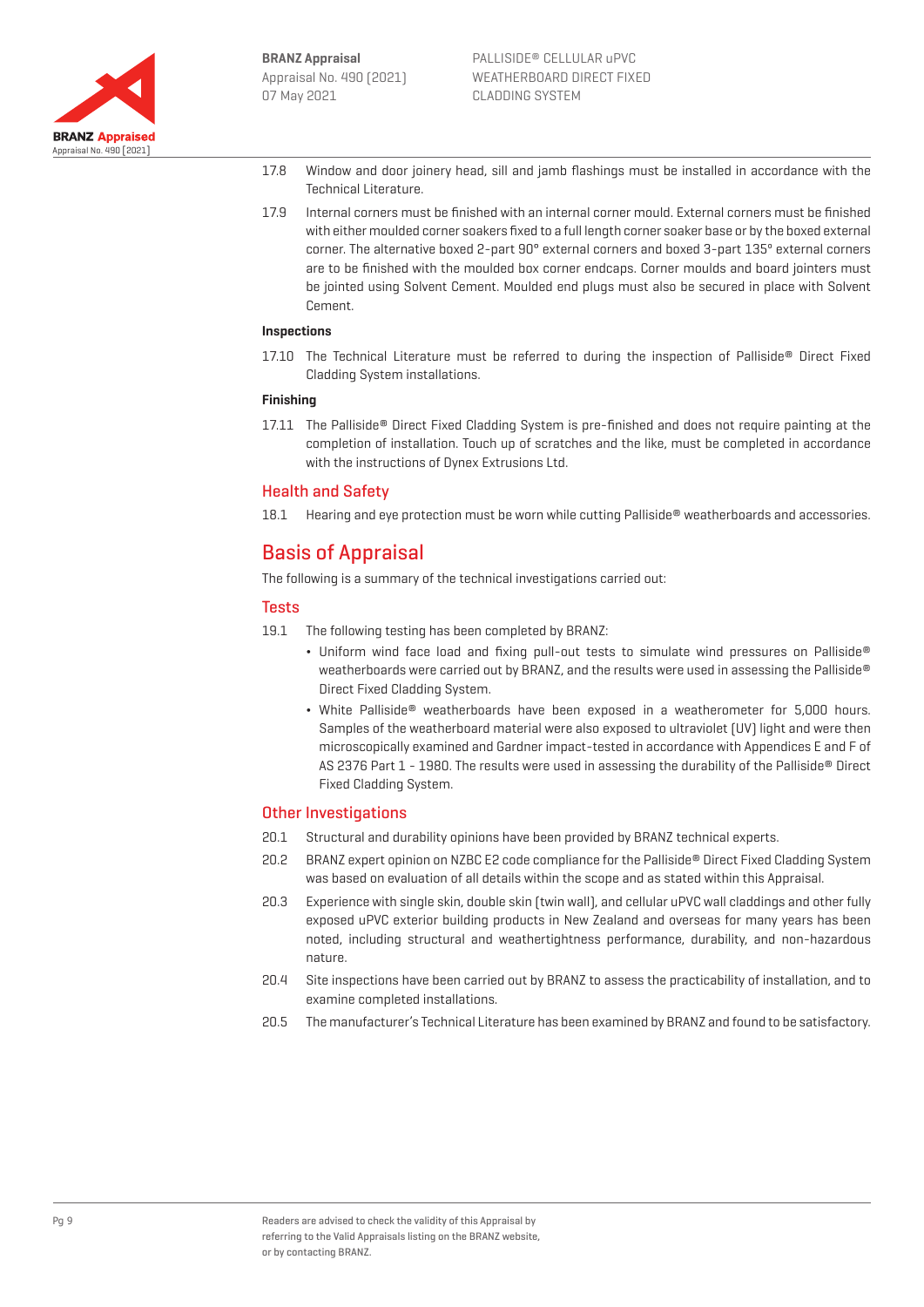



### **Quality**

- 21.1 The manufacture of Palliside® weatherboards and trim has been examined by BRANZ, and details regarding the quality and composition of the materials used were obtained by BRANZ and found to be satisfactory.
- 21.2 The quality of materials, components and accessories supplied by Dynex Extrusions Ltd is the responsibility of Dynex Extrusions Ltd. The quality control system of Dynex Extrusions Ltd has been assessed and registered as meeting the requirements of ISO 9001.
- 21.3 Quality of installation on site of components and accessories supplied by Dynex Extrusions Ltd and the building contractor is the responsibility of the installer.
- 21.4 Designers are responsible for the building design, and building contractors are responsible for the quality of installation of framing systems and joinery, wall underlays, flashing tapes and air seals in accordance with the instructions of Dynex Extrusions Ltd.
- 21.5 Building owners are responsible for the maintenance of the Palliside® Direct Fixed Cladding System in accordance with the instructions of Dynex Extrusions Ltd.

## Sources of Information

- ¬ AS 2376.1 1980 Plastic Building Sheets Extruded PVC.
- ¬ AS/NZS 1170: 2002 Structural design actions.
- ¬ NASH Building Envelope Solutions: 2019.
- ¬ NASH Standard Part Two: 2019 Light Steel Framed Buildings.
- ¬ NZS 3602: 2003 Timber and wood-based products for use in building.
- ¬ NZS 3603: 1993 Timber structures standard.
- ¬ NZS 3604: 2011 Timber-framed buildings.
- ¬ NZS 4211: 2008 Specification for performance of windows.
- ¬ Ministry of Business, Innovation and Employment Record of Amendments Acceptable Solutions, Verification Methods and handbooks.
- ¬ The Building Regulations 1992.